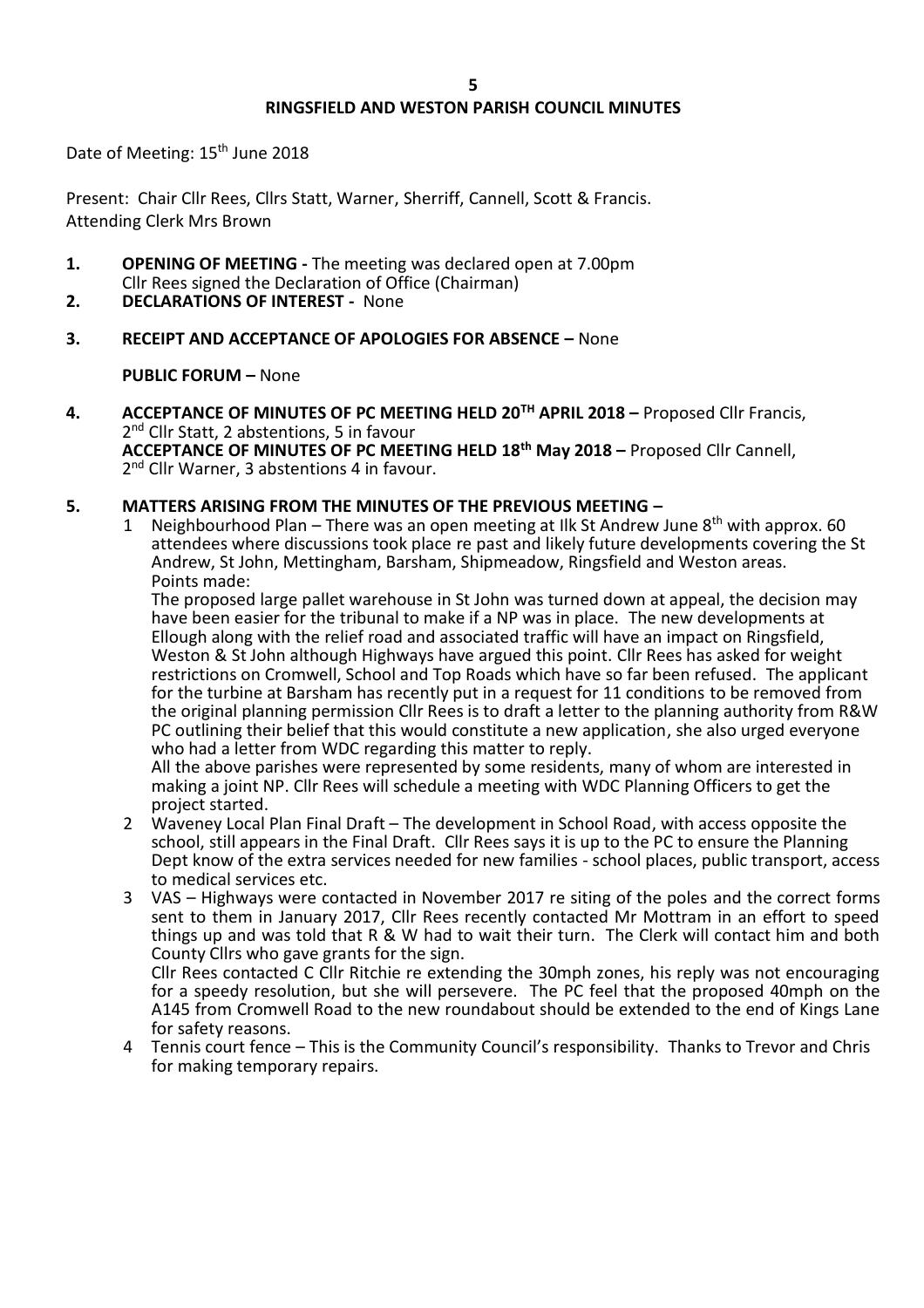# **7 FINANCE**

| 236.17   |
|----------|
| 47.20    |
| 24.19    |
| 234.00   |
| 300.00   |
| 40.00    |
| 4,375.20 |
| 60.00    |
| 9,687.00 |
| 29.77    |
| 72.00    |
| 5.00     |
|          |

## **Total cheques 12 £15,110.53**

Cllr Warner proposed acceptance and that these accounts are paid 2<sup>nd</sup> Cllr Scott, 5 votes for 2 abstentions

**b Accounts already paid -** None

**c Receipts** – £60.16 given to Clerk - donations to play area.

**d Bank Balance Statement at 18th May 2018 £18,119.11**

**e Review of Internal Audit –** copies circulated. Recommendations for reviewed Financial Regs, Internal Audit Form published, introduction of Internal Control document and registration with ICO all actioned. Adoption of renewed Standing orders see Item 10 on agenda.

 Item 5 The PC felt there is no need for variance from the budget to be reported quarterly. Item 5 The PC discussed and agreed the Precept budget and demand as per minutes of October 2017. Item 10

 There is no information missing from the bank reconciliations. The Clerk will write to SALC to dispute their remarks in Items 5 & 10.

- **f Agree Internal Control Document –** copies of SALC's recommended list circulated, Cllr Scott proposed acceptance, 2nd Cllr Statt, aif
- **g CIL money £386.06** (to spend). Clerk will contact WDC to ask agreement on putting this towards costs of ground works for play area.

## **8 CORRESPONDENCE** - None

## **9 PLANNING –**

## **a Applications Rec'd –**

DC/18/2148/FUL PCC Ringsfield – All Saints Church. New detached small single storey universal toilet building and connecting path to Church. Cllr Rees recommended acceptance with the observation that using reclaimed brick and tiles for the building would be more in keeping,  $2<sup>nd</sup>$  Cllr Statt, 5 votes for 2 abstentions.

**b Decisions Rec'd– None**

## **10 REPORTS**

## **County and District Councillors Reports -** None **Parish Councillor Reports –**

Cllr Statt: The final report for WREN can be signed off when they receive a letter from the PC confirming that they have the additional funds required for the completion of the project.

Cllr Sherriff is disgusted with the service from Norse whilst mowing the cricket pitch, he expects them to clear by mulching and dissipating after every cut and the cut should be shorter, Clerk to contact Norse and ask for 2 free cuts as compensation.

Cllr Rees: There have been no cuts to the grass alongside the cycle racks.

Cllr Scott has a meeting with the CCG to look at the time taken to fill prescriptions at the Health Centre Pharmacy.

He would also like to send a copy of Cllr Ritchie's email (see Item 5 (3) to the Beccles Society.